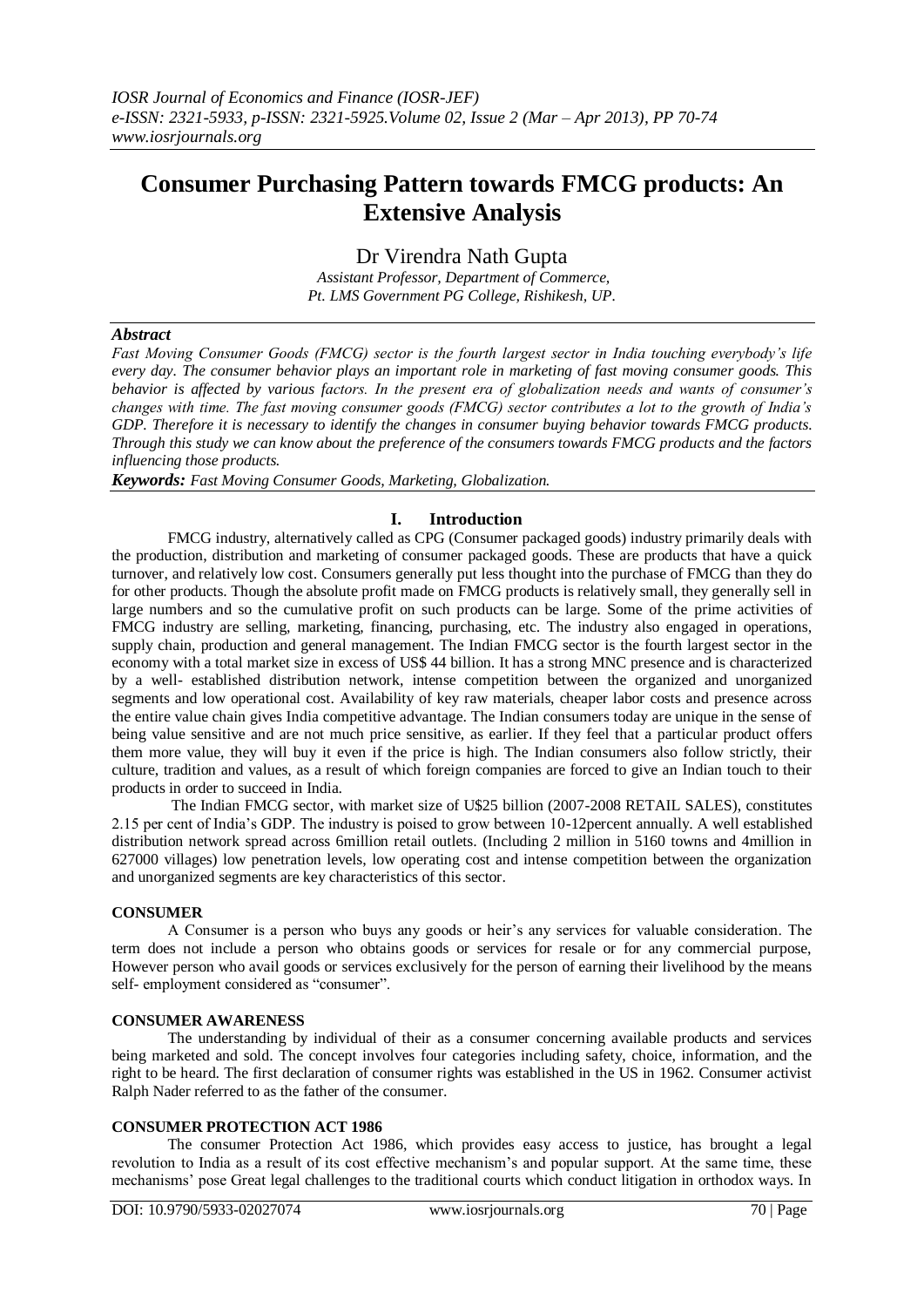this age of consumers, the regime of Indian consumer law will undoubtedly rule Indian markets and bestow a new phase on the existing legal structure with its strong ancient legal foundations.

# **INTRODUCTION ABOUT THE INDUSTRY**

The consumer durables market is expected to reach US\$ 12.5 billion in 2015 and US\$

20.6 billion by 2020. Urban markets accounts for the major share (65 percent) of total revenues in the consumer durables sector in India. There is a lot of scope for growth from rural markets with consumption expected to grow in these areas as penetration of brands increases. Also demand for durables like refrigerators as well as consumer electronic goods are likely to witness growing demand in the coming years in the rural markets as the government plans to invest significantly in rural electrification.

The FMCG sector has grown at an annual average of about 11 per cent over the last decade. The overall FMCG market is expected to increase at (CAGR) of 14.7 per cent to touch US\$ 110.4 billion during 2012-2020, with the rural FMCG market anticipated to increase at a CAGR 17.7 per cent to reach US\$ 100 billion during 2012- 2025. A food product is the leading segment, accounting for 43 per cent of the overall market. Personal care (22 per cent) and fabric care (12 per cent) come next in terms of market share. Growing awareness, easier access, and changing lifestyles have been the key growth drivers for the consumer market. The Government of India's policies and regulatory frameworks such as relaxation of license rules and approval of 51 per cent foreign direct investment (FDI) in multi- brand and 100 per cent in single-brand retail are some of the major growth drivers for the consumer market.

# **TOP COMPANIES**

According to the study conducted by AC Nielsen, 62 of the top brands are owned by MNCs, and the balance by Indian companies. Fifteen companies own 62 brands, and 27 of these are owned by Hindustan Unilever. The top ten India FMCG brands are:

- Hindustan Unilever Ltd.
- ITC (Indian Tobacco company)
- Nestle India
- GCMMF (AMUL)
- Dabur India
- Asian paints (India)
- Cadbury India
- Britannia Industries
- Procter & Gamble Hygiene and Health care
- Mario Industries

# **OBJECTIVE OF THE STUDY**

- To find the preference of consumers towards Fast Moving Consumer Goods (FMCG)
- To study about consumer purchasing pattern towards Fast Moving Consumer Goods (FMCG)
- To study about factors influencing consumers to purchase the product.

## **SCOPE OF STUDY**

To study the socio economic background of the consumer and to find level of awareness towards the FMCG products among the consumer in the Bareilly city. To know the purchasing pattern of the FMCG good that the consumer prefer to buy in the market. And to analyze the factors that influence the purchasing product among the consumer. The research was done based on the personalized structure questionnaire to know the consumers purchasing pattern towards the FMCG products.

## **NEED OF THE STUDY**

The FMCG sector shows tremendous growth last few years. Compare to other sectors investors prefer to make their investment in this sector only. However there is high growth tendency for FMCG sector it faces some difficulties in achieving their destination. Hence the purpose of this study is to identify the force that influence on consumer shopping pattern particularly in Delhi NCR. Because Delhi NCR referred as the heart of Indian where most of the industry people living that why selected the FMCG product study.

## **LIMITATION OF THE STUDY**

The time duration for executing the research study will be four months only, so it will be difficult to cover large number of samples. The study is based on only 50 samples. Responses that may be given on the questionnaire and during the interview may not be accurate or may have been deliberately given to avoid any unfavorable disclosure by the respondents. Generalizing the results of the study may not be possible with 100%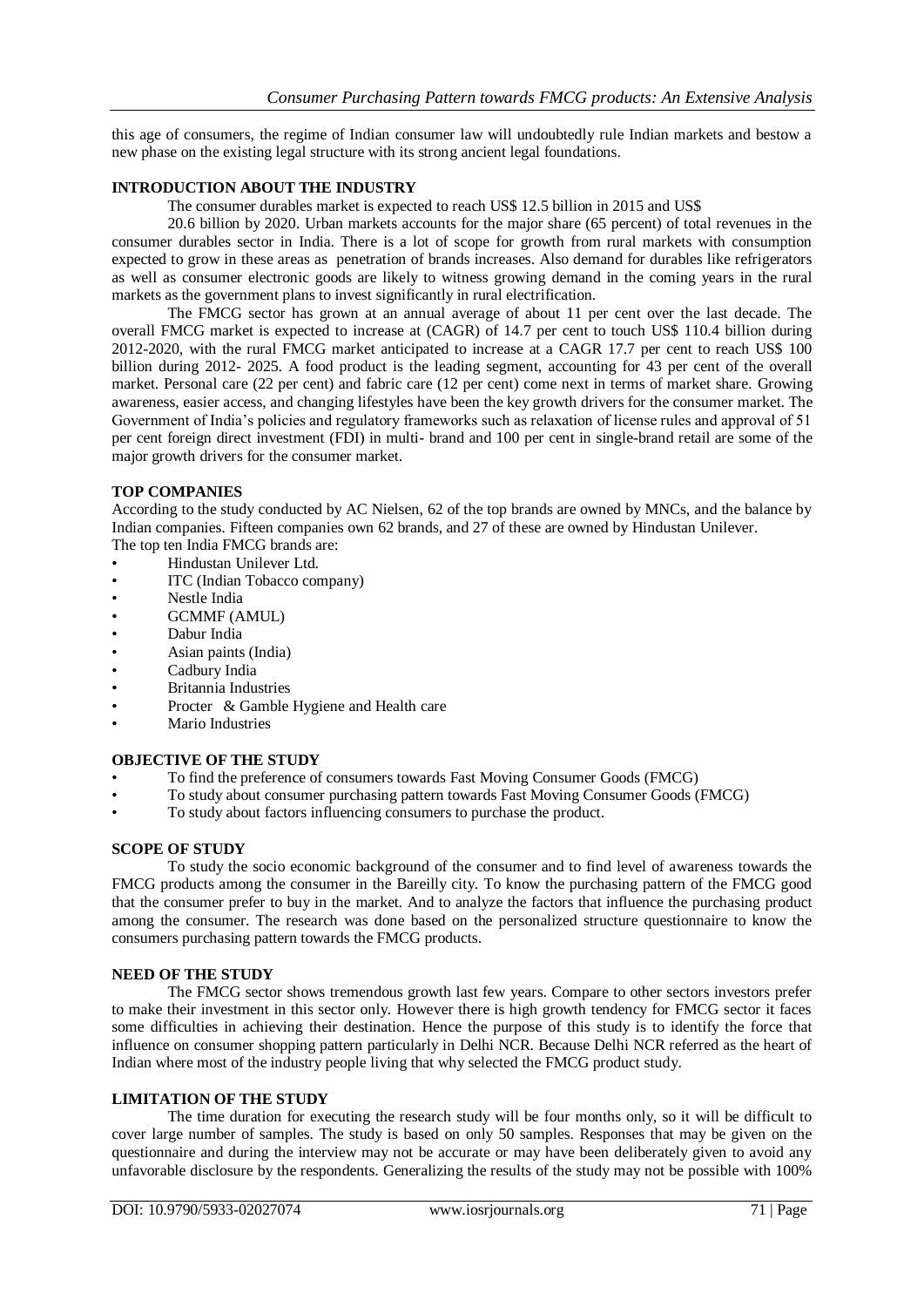accuracy.

#### **Research**

# **II. Reserch Methodology**

Research methodology is way to systematically solve the research problems it may be understood as a science of studying how research is done scientifically. It include various steps that are generally adopted by researcher in studying his research problems along with the logic behind them.

#### **Research Design**

The formidable problem that follows the task of defining research problems is the preparation of the design of the research project popularly known as the "Research design". Research design is the argument of conditions for collections and analysis of data in a manner that aims to combine relevant to the research purpose with economy in a producer. The present study is based on descriptive research design. The research design adapter for this study Id descriptive design. Descriptive research includes surveys and fact finding of different kinds. The major purpose of descriptive research of the state of affairs as if exits at present.

#### **AREA OF STUDY**

The study was conducted in Bareilly City based on the consumer's purchasing pattern towards FMCG products.

#### **SAMPLE SIZE**

The sampling unit consists of FMCG products in Bareilly city. The data was collected from all the 50 respondents by means of questionnaire.

#### **SAMPLE DESIGN**

"The sample design used in this study are personally administered questionnaire". When population elements for inclusion in the sample based on the ease of access, it can be called as descriptive sampling method. Random sampling method was to collect the data. Personally administered questionnaire was used to collect information from the respondents.

# **COLLECTION OF DATA**

There are two types' sources of data.

- Primary data
- Secondary data

Primary data was collected from the respondents by means of questionnaire. The secondary data was collected from the books, journals, magazines and company.

#### **DEMOGRAPHIC ANALYSIS**

| <b>Income Levels</b> |           |         |
|----------------------|-----------|---------|
|                      | Frequency | Percent |
| 3 to 6 lacs          | 20        | 4.0     |
| 6 to 12 lacs         | 60        | 12.0    |
| $>12$ lacs           | 420       | 84.0    |
| Total                | 500       | 100.0   |

| <b>Education Levels</b><br>П. |                  |                |
|-------------------------------|------------------|----------------|
|                               | <b>Frequency</b> | <b>Percent</b> |
| Upto $12$                     | 60               | 12.0           |
| Graduate                      | 100              | 20.0           |
| Post Graduate                 | 220              | 44.0           |
| Doctoral Degree               | 20               | 4.0            |
| Professional Degree           | 100              | 20.0           |
| Total                         | 500              | 100.0          |

| Marital Status<br>111. |                  |                |
|------------------------|------------------|----------------|
|                        | <b>Frequency</b> | <b>Percent</b> |
| Married                | 340              | 68.0           |
| Unmarried              | .60              | 32.0           |

*III. Marital Status*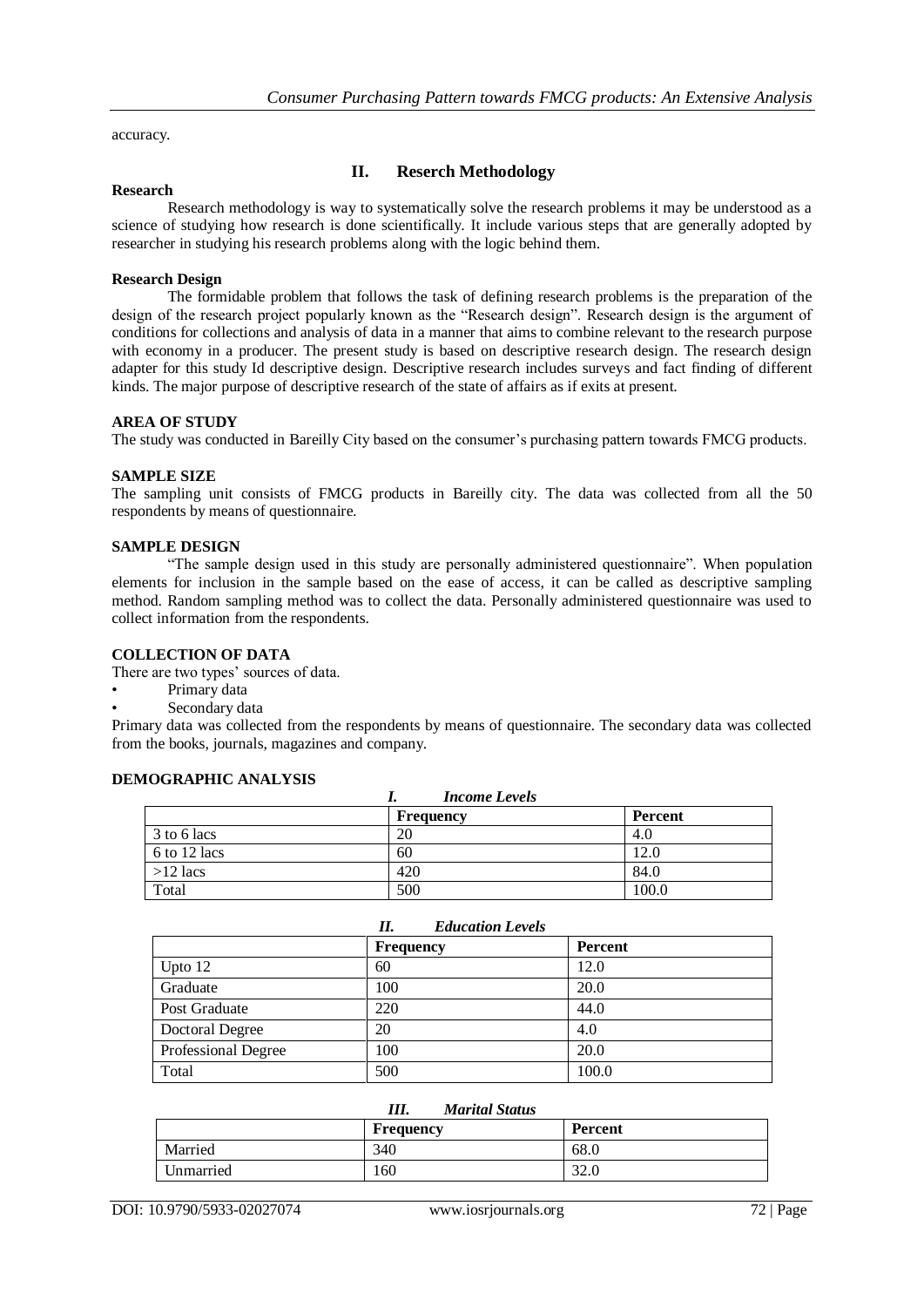# *Consumer Purchasing Pattern towards FMCG products: An Extensive Analysis*

| $\mathbf{r}$<br>Total | 500 | 100.0 |
|-----------------------|-----|-------|

| Gender<br>IV. |           |         |
|---------------|-----------|---------|
|               | Frequency | Percent |
| Male          | 220       | 44.0    |
| Female        | 280       | 56.0    |
| Total         | 500       | 100.0   |

| V.<br><b>Profession</b>    |                  |                |
|----------------------------|------------------|----------------|
|                            | <b>Frequency</b> | <b>Percent</b> |
| Salaried                   | 160              | 32.0           |
| Self employed professional | 80               | 16.0           |
| Businessman                | 80               | 16.0           |
| Housewife                  | 100              | 20.0           |
| Student                    | 80               | 16.0           |
| Total                      | 500              | 100.0          |

#### **ANALYSIS AND INTERPRETATION**

Table: Awareness about FMCG products (Influencing Factor) Awareness

| <b>Awareness</b> | <b>Number of Respondent</b> | Percentage |
|------------------|-----------------------------|------------|
| Advertisement    | 3C                          | 72%        |
| Neighbor         |                             | 6%         |
| Friends          |                             | 12%        |
| Other factors    |                             | 10%        |
| Total            | 50                          | 100%       |

Through the above table we came to know that advertisement factor is highly influenced by 72% of the respondents, 12% by friends, 10% by other factors and 6% by neighbor.

| <b>Particulars</b> | <b>Number of Respondent</b> | <b>Percentage</b> |
|--------------------|-----------------------------|-------------------|
| Supermarket        |                             | 50%               |
| Traditional shop   |                             | 30%               |
| Mall               |                             | 14%               |
| E-shopping         |                             | 6%                |
| Total              |                             | 100%              |

*Table: Preference for shopping for purchasing FMCG products.*

Through the above table we came to know that 50% of the respondents are preferring super markets, 30% traditional shop, 14% of the respondents prefer malls, 6% E- shopping.

## **III. Conclusion**

The most influencing factor that affects the buying decision of the consumers is still the price, followed by quality and then easy availability. People still consider price as the most important factor, during the price war between the two companies Tide emerged as a leader because of its low price. Another finding is that most of the consumers still want to go to traditional shop for purchasing household consumables supermarket is the least preferred by the consumers. After analyzing the purchase pattern of the consumers we find that 38% of the respondents said that they would like to shop for household consumables once in a month basis. As they find it convenient to shop in this manner. 72% of consumers get to know about FMCG products through Advertisement.

## **References**

- [1]. Bhatt, Rajeshwari G. &Jaiswal, M. C. (1986), "A study of an advertising impact and consumer reaction", Indian Journal of Marketing, Vol.18, pp. 9-16.
- [2]. HanumathaRao, C.H., (2000), Declining demand for food grains in rural India-Causes and implications. Economic and Political Weekly, 201-206.
- [3]. Steiner, Robert L. (2004), "The Nature and Benefits of National Bran/Private Label Competition", Review of Industrial Organization (24): 105-127.